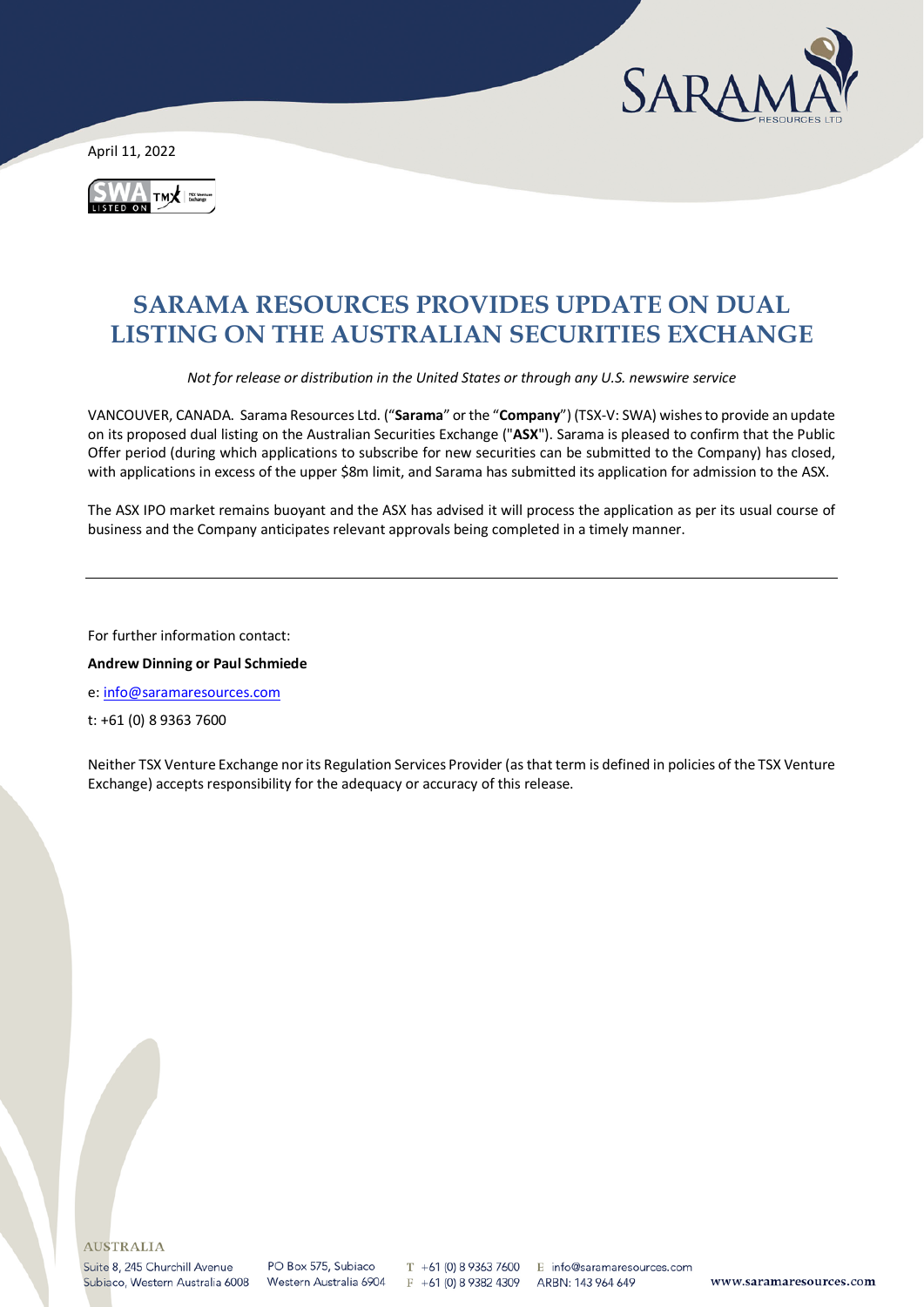### *ABOUT SARAMA RESOURCES LTD*

Sarama Resources Ltd (**TSX-V: SWA**) is a West African focused gold explorer and developer with substantial landholdings in south-west Burkina Faso. Sarama is focused on maximising the value of its strategic assets and advancing its key projects towards development.

Sarama's 100%-owned<sup>(3)</sup> Sanutura Project is principally located within the prolific Houndé Greenstone Belt in southwest Burkina Faso and is the exploration and development focus of the Company. The project hosts the Tankoro and Bondi Deposits which have a combined mineral resource of **0.6Moz gold (Indicated)** and **2.3Moz gold (Inferred)**(1).

Together, the deposits present a potential mine development opportunity featuring an initial, long-life CIL project which may be established and paid for by the significant oxide mineral resource base.

Sarama has built further optionality into its portfolio including an approximate 470km² exploration position in the highly prospective Banfora Belt in south-western Burkina Faso. The Koumandara Project hosts several regional-scale structural features and trends of gold-in-soil anomalism extending for over 40km along strike.

Sarama also holds an approximate 18% participating interest in the Karankasso Project Joint Venture ("**JV**") which is situated adjacent to the Company's Sanutura Project in Burkina Faso and is a JV between Sarama and Endeavour Mining Corp ("**Endeavour**") in which Endeavour is the operator of the JV. In February 2020, an updated mineral resource estimate of 709 koz gold<sup>(2)</sup> was declared for the Karankasso Project JV.

The Company's Board and management team have a proven track record in Africa and a strong history in the discovery and development of large-scale gold deposits. Sarama is well positioned to build on its current success with a sound strategy to surface and maximise the value of its property portfolio.

### *FOOTNOTES*

- *1. Current mineral resource estimate for Sanutura Project - 9.4Mt @ 1.9g/t Au for 0.6Moz Au (Indicated) plus 52.7Mt @ 1.4g/t Au for 2.3Moz (Inferred), reported at cut-off grades ranging 0.2-1.6g/t Au, reflecting the mining methods and processing flowsheets assumed to assess the liklihood of the mineral resources to have reasonable prospects for eventual economic extraction. The effective date of the Company's mineral resource estimate is November 16, 2021. For further information regarding the mineral resource estimate refer to the technical report titled "NI 43-101 Independent Technical Report Sanutura Project, South-West Burkina Faso", dated February 7, 2022 and prepared by Paul Schmiede, Rindra Le Grange and Fred Kock. Paul Schmiede is an employee of Sarama. Ms Le Grange and Mr Kock are employees of Cube Consulting Pty Ltd and Orway Mineral Consultants Pty Ltd respectivley and are considered to be independent of Sarama. The technical report is available under Sarama's profile on SEDAR a[t www.sedar.com.](http://www.sedar.com/)*
- *2. Karankasso Project current mineral resource estimate – the current mineral resource estimate for the Karankasso Project of 12.74Mt @ 1.73g/t Au for 709koz Au (effective date of December 31, 2019) was disclosed on February 24, 2020 by Semafo Inc ("Semafo", since acquired by Endeavour Mining Corp. "Endeavour"). For further information regarding that mineral resource estimate, refer to the news release "Semafo: Bantou Project Inferred Resources Increase to 2.2Moz" dated February 24, 2020 and Semafo: Bantou Project NI43-101 Technical Report – Mineral Resource Estimate" dated April 3, 2020. The news release and technical report are available under Semafo's and Endeavour's profile on SEDAR at [www.sedar.com.](http://www.sedar.com/) The mineral resource estimate was fully prepared by, or under the supervision of Semafo. Sarama has not independently verified Semafo's mineral resource estimate and takes no responsibility for its accuracy. Semafo, and now Endeavour, is the operator of the Karankasso Project JV and Sarama is relying on their Qualified Persons' assurance of the validity of the mineral resource estimate. Additional technical work has been undertaken on the Karankasso Project since the effective date but Sarama is not in a position to quantify the impact of this additional work on the mineral resource estimate referred to above.*
- *3. The Government of Burkina Faso has processed the requisite documents to facilitate the grant of the new, full-term Tankoro 2 and Djarkadougou 2 Exploration Permits (the "Permits") and subsequently issued the invitation to pay the permit issuance fees (the "Fees") and the Fees were paid within the requisite 10-day timeline. Following the payment of the Fee, the issuance of the Permit's arrêté and related paperwork becomes an administrative process during which time the Company may undertake work on the Tankoro 2 and Djarkadougou 2 Properties. The Company expects the arrêtés and related paperwork to be issued in due course. The properties, hosting the Tankoro and Bondi Deposits respectively, were formerly known as Tankoro and Djarkadougou, but have been renamed as part of the process of re-issuing the respective Permits.*